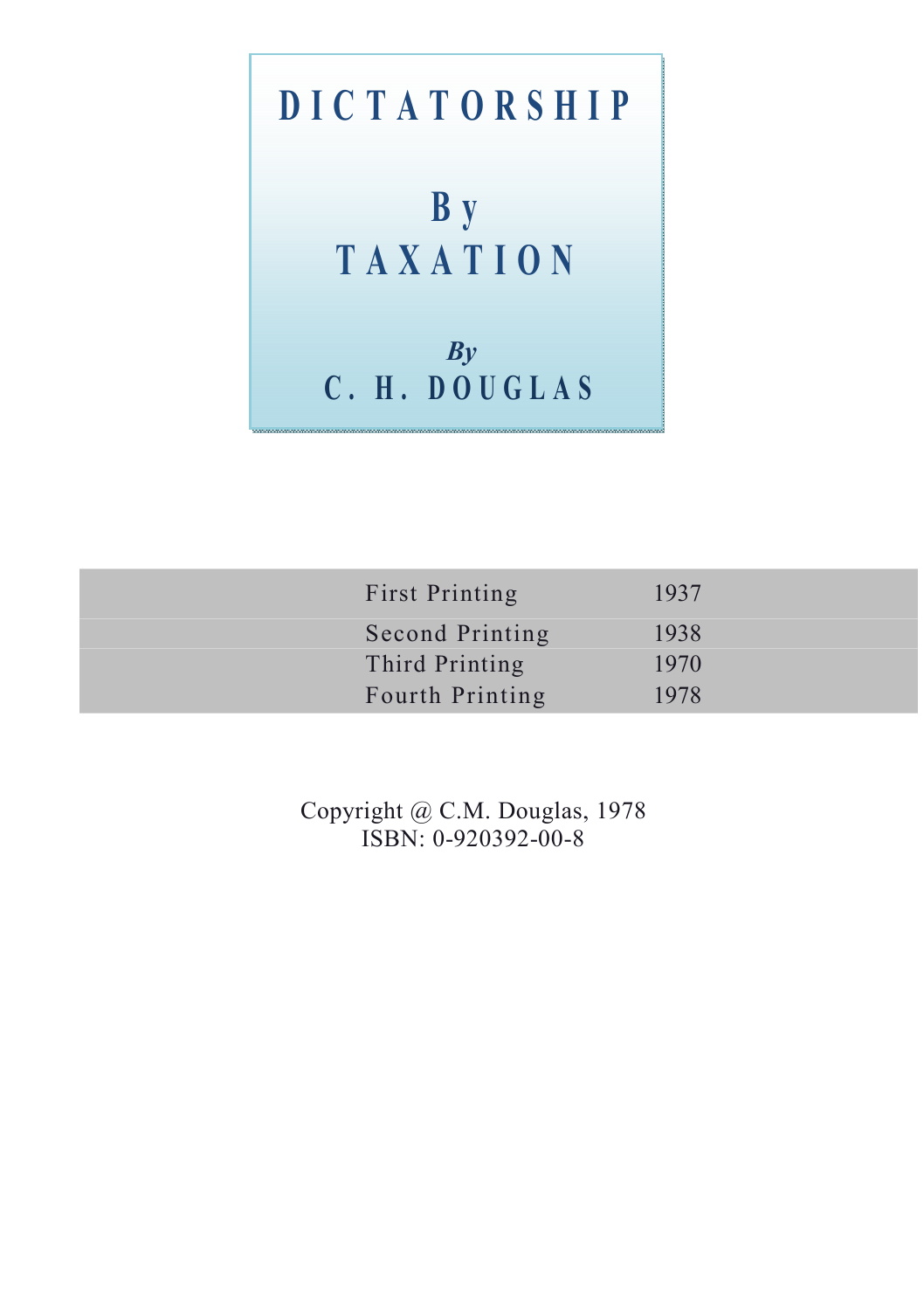# **DICTATORSHIP by TAXATION**

*By* MAJOR C. H. DOUGLAS *A speech delivered in the Ulster Hall, Belfast, on Tuesday, November 24, 1936.* 

I am speaking to you tonight on one of the mechanisms — an increasingly important mechanism — through the agency of which the members of the financial oligarchy under which we suffer impose their will upon us.

It is important to understand this mechanism, at any rate in its broader aspects, but I should like to impress upon you at the outset that even an exact and extensive understanding of it can be regarded as having any practical use only if it acts as an incentive to recruiting you for organised action. It is the *action* that counts. As someone said in regard to the international situation, "It is no use having the logic if you have not got the guns," and that is profoundly true in regard to the matter on which I am speaking to you tonight.

It is no use realising that taxation is legalised robbery, is unnecessary, wasteful, and tyrannical. If you stop at that, not only will you have to pay the taxes that you now have to pay, but, as Sir Josiah Stamp, one of the Directors of the Bank of England, suggested a short time ago, with that engaging candour which we are beginning to expect from the Bank of England, "While a few years ago no one would have believed it possible that a scale of taxation such as that at present existing could be imposed upon the British public without revolution, I have every hope that with skilful education and propaganda this scale can be very considerably raised."

#### **THE OLD TITHE WAS NECESSARY**

It is impossible to get a sound and clear understanding of taxation by any consideration of money figures or statistics, as at present compiled, since there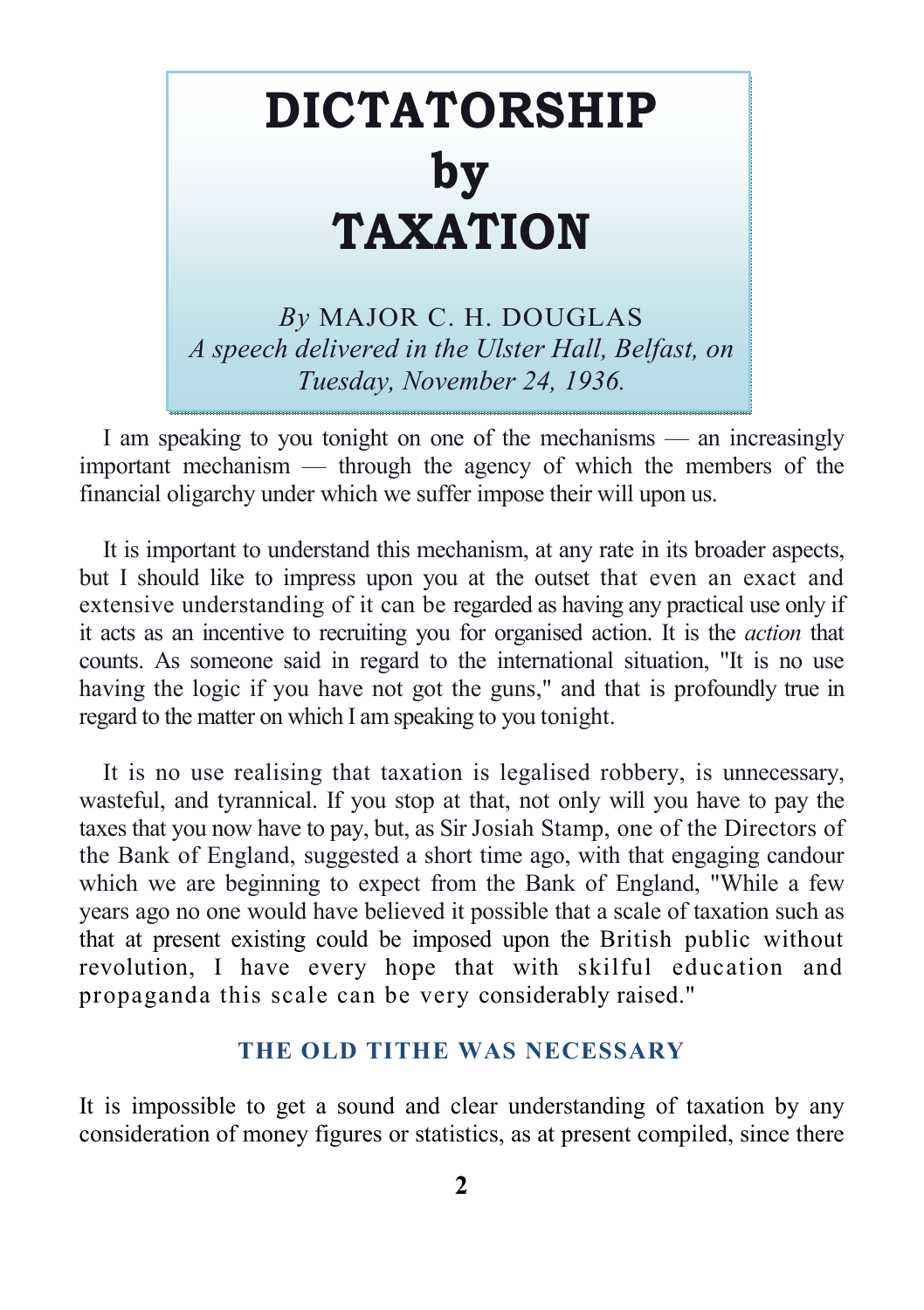is no relation between facts and money. It is essential to begin by a consideration of real, i.e., physical, economics as distinct from money economics. For instance, the old and original tithe was a genuine and justifiable tax. It consisted of one-tenth of the agricultural production of the taxed land, and this agricultural production so collected was handed over to the Church for the physical maintenance of the clergy and their dependents, it being assumed that the clergy were too busy with other matters to raise their own crops. It may be recalled that the word "clergy" is derived from "clerk" and that it is to clerks that we owe (and pay) our taxes.

Now it is obvious that the physical meaning of this to those who paid the tithe was that they did a small amount of extra work or, alternatively, had a little less to eat themselves. There was nothing in such an arrangement which could, or did, result in a loss to the community on the one hand, or, on the other, make it impossible for the agriculturists to live.

But now consider the fact of a money tax upon agricultural land, which is the form the tithe has now taken. It is imposed quite irrespective of the value of anything which is produced upon the land, and its effect is simply that of an overhead charge upon anything which is produced. If a farmer owns the land he farms and has to pay tithe upon it, the tithe appears as a cost of production and increases the price that he must charge in order to live off his farm. If he cannot raise the price, which is generally the case, he makes a money loss, and ultimately ceases to farm, because he does not grow money, he grows produce, and money is demanded from him.

This is exactly what has happened in England, where three million acres of farming land has gone out of cultivation since the War. But the evil does not stop there. Since the farmer does not make a reasonable living, he does not keep his land in good order and he has no money to spend upon the products of other industries. It is beyond all question, and it is, of course, obviously common sense, that all taxation which does not go into the pockets of the poor lowers the standard of living, and the margin of security is lowered by any taxation which discourages enterprise.

There could be only one fundamental justification for taxation — that, with the whole of a community in maximum employment, not enough was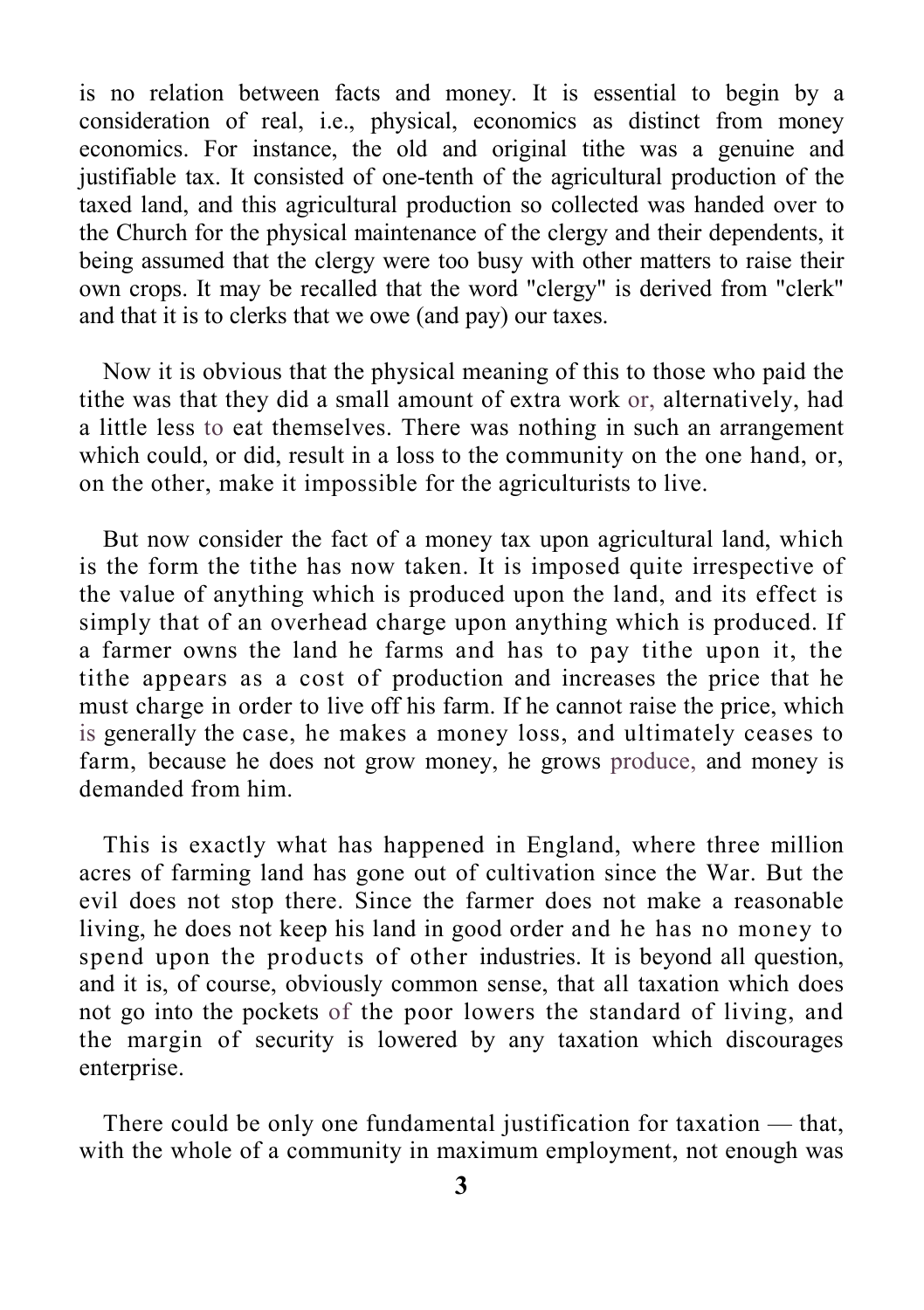being produced to maintain the total population by reason of the excessive consumption of a small proportion of the population.

In fact, the whole theory of taxation as a justifiable expedient rests upon two propositions; first that the poor are poor because the rich are rich, and therefore that the poor would become richer by making the rich poorer; and secondly, that it is a justifiable procedure to have a system of accumulating riches, and to recognize that this system is legitimate, while at the same time confiscating an arbitrary portion of the accumulated riches. The latter proposition is very much the same thing as saying that the object of a game of cricket is to make runs, but if you make more than a small number they will be taken off you.

Please allow me to emphasize the point that I am in complete agreement with those who contend that some individuals are unduly rich, just as I am absolutely confident that taxation is not the remedy.

#### **CONFUSION BETWEEN MONEY- AND REAL WEALTH**

Now the first of these fallacies — that the poor are poor because the notso-poor are not-so-poor, and that the poor are made richer by making the richer poorer, arises out of the confusion between money and real wealth. It is assumed, in the first place, that the equality between real wealth and money is absolute, and that, therefore, if an individual has a large amount of money in comparison with his neighbour the whole community will be raised in its standard of living if the richer man is taxed, even though the poor man does not get the money — which, in fact, he rarely does.

The absurdity of this argument, as apart from other aspects of it, is evident if it be applied, say, to the question of the ability of a proportion of the population to buy Rolls-Royce cars. If one imagines all the purchasers of Rolls-Royce cars to be taxed so that they no longer can buy Rolls-Royce cars, it does not, of course, mean that the poorer portion of the population buys Rolls-Royce cars; it merely means that Rolls-Royce cars are not produced. This would be a perfectly satisfactory state of affairs if the production system was lacking in some production which the freeing of men from making Rolls-Royce cars would enable them to produce.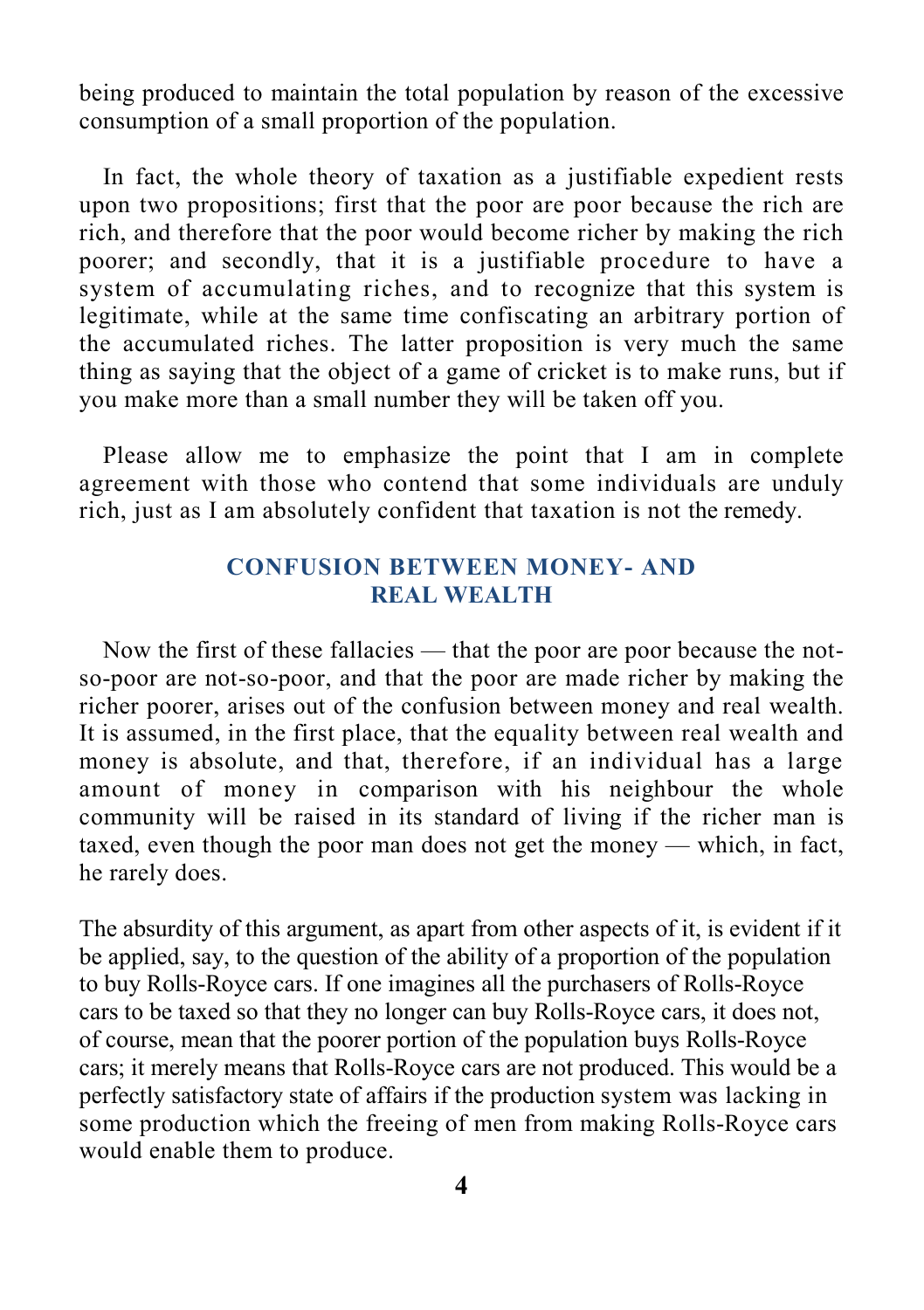We see exactly this state of affairs in wartime, when luxury production ceases, but in peacetime we know perfectly well that we have what is called an unemployment problem, that is to say, a surplus production problem, and that, under the existing financial system, the inability of anybody to buy Rolls-Royce cars would merely result in an increase of unemployment, and that the present financial system regards full employment as being the best method of keeping us in slavery to financiers.

All the preceding arguments lead up to, and are, in fact, dependent upon the proposition that the production of real wealth —that is to say, all the things which money can buy  $-$  is entirely separate from the production of the money with which to buy them, and that in taxing anyone but a banker we are merely increasing the value of the bankers' monopoly of money-making.

It is, fortunately, not nowadays necessary to develop this argument at any great length, since the facts are not in dispute in any responsible circles. The *Encyclopaedia Britannica* in its article on money, volume 15, states, "Banks lend by creating credit. They create the means of payment out of nothing"; or, as the Chairman of the Midland Bank puts it, "The amount of money in circulation varies only with the action of the banks."

Since our civilization is a money civilization, and none of us can carry on our daily pursuits without the possession of money, it is obvious, in the first place, that this situation places us ultimately at the disposal of the banks, and that increased taxation by lessening the amount of money at our disposal increased this hold that the banks have upon us.

The first point, therefore, on which to be clear, even without enquiring as to the destination of the money, is that the heavy taxation under which we suffer works directly to the advantage of financial houses which control the banking system. But if you will look at the back of your tax demands, you will find that the total amount received from income tax, sur-tax, and death duties, is approximately equal to the amount required to pay interest on the National Debt, and that other forms of taxation supply the money for social services, to the extent that it is supplied.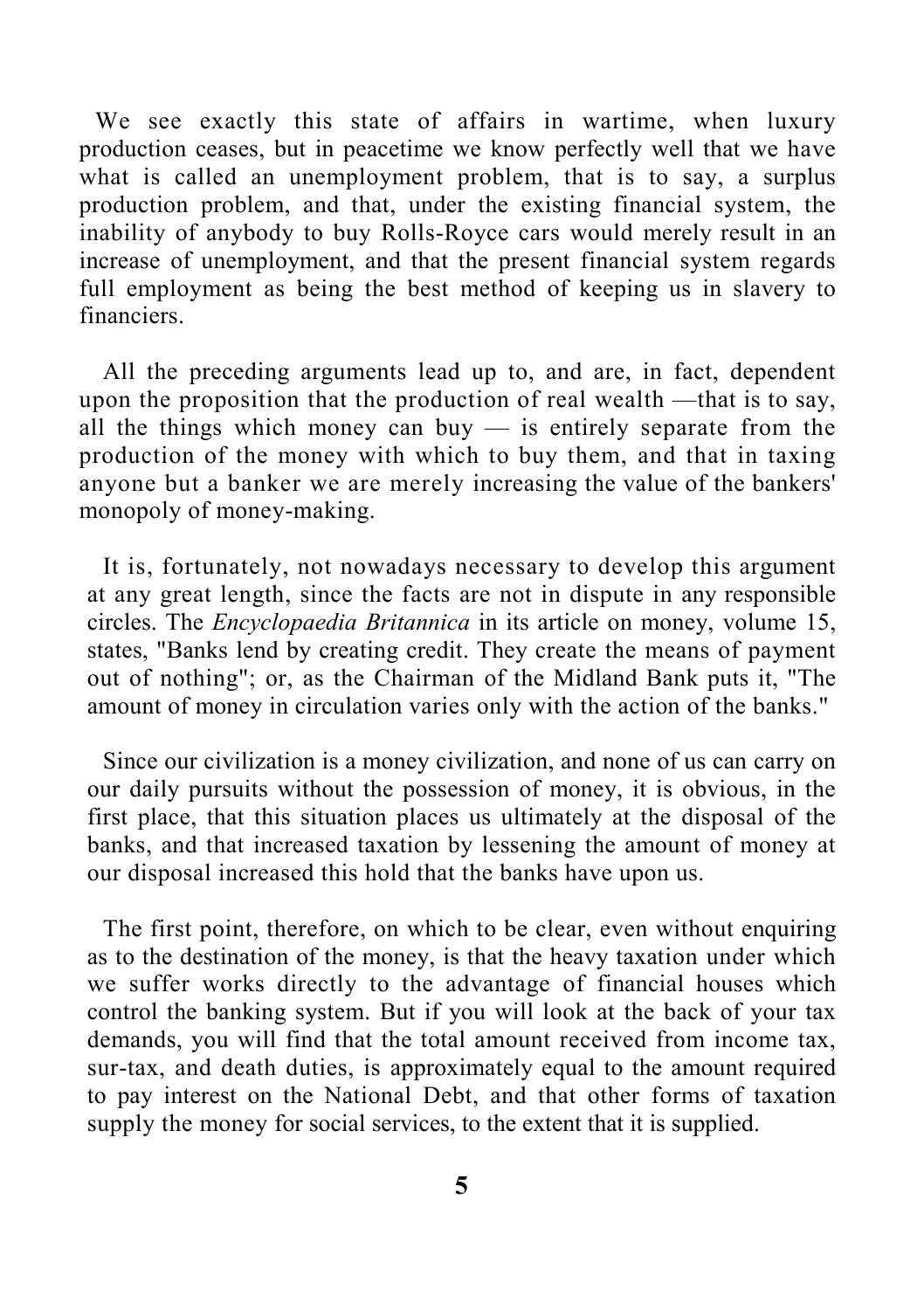#### **CREATORS OF NATIONAL DEBT**

Now the National Debt in 1913 was 706,000,000 pounds and in 1935 was 7,945,000,000 pounds, or ten times as much, and it is steadily rising. Probably 80 percent of this debt was created by the process to which the *Encyclopaedia Britannica* refers, that is to say, by the banks creating money out of nothing and lending it to the country through the agency of War Bonds and other national securities. Or to put the matter another way, just as the banks create money out of nothing, so they bought the War Debt for nothing, and our income-tax, sur-tax, and death duties are what we pay them for having created and appropriated for their own use the National Debt.

It does not require much assistance to see that just so long as the population will stand it — and Sir Josiah Stamp assures us that, with care, the population will stand much more of it — we shall go on paying an increased amount of taxes, the major portion of which will go to increase the power of banking institutions and their grip upon the population.

If the stock and bonds which the banks, including the Bank of England, have appropriated in the last fifty years had been placed to the credit of the community, not only should we be free of taxation but we should be drawing a substantial dividend.

A common objection to this statement is that under these conditions banks would pay fantastic dividends, but this is a misconception. Banks do, in fact, pay high dividends upon a comparatively small capital, but the stupendous profits which are made by the manipulation of the money system on the general principles that I have just been indicating to you, do not go to anybody; they disappear by book-keeping processes, and by the formation of stupendous invisible reserves; and, since they increase the disparity between purchasing power and real wealth, they form a continuous deflation system.

For instance, if you see that the securities held by a bank amount to 100,000,000 pounds sterling, you might suppose that that was the market value of the securities. It is extremely probable, in the case of a British joint stock bank, that every 100,000,000 pounds of securities shown on the balance sheet represents at least 1,000,000,000 pounds of market prices in normal times, and by this process of writing down, which is much more complex than the simple instance just cited, it is possible to conceal profits of several hundred percent per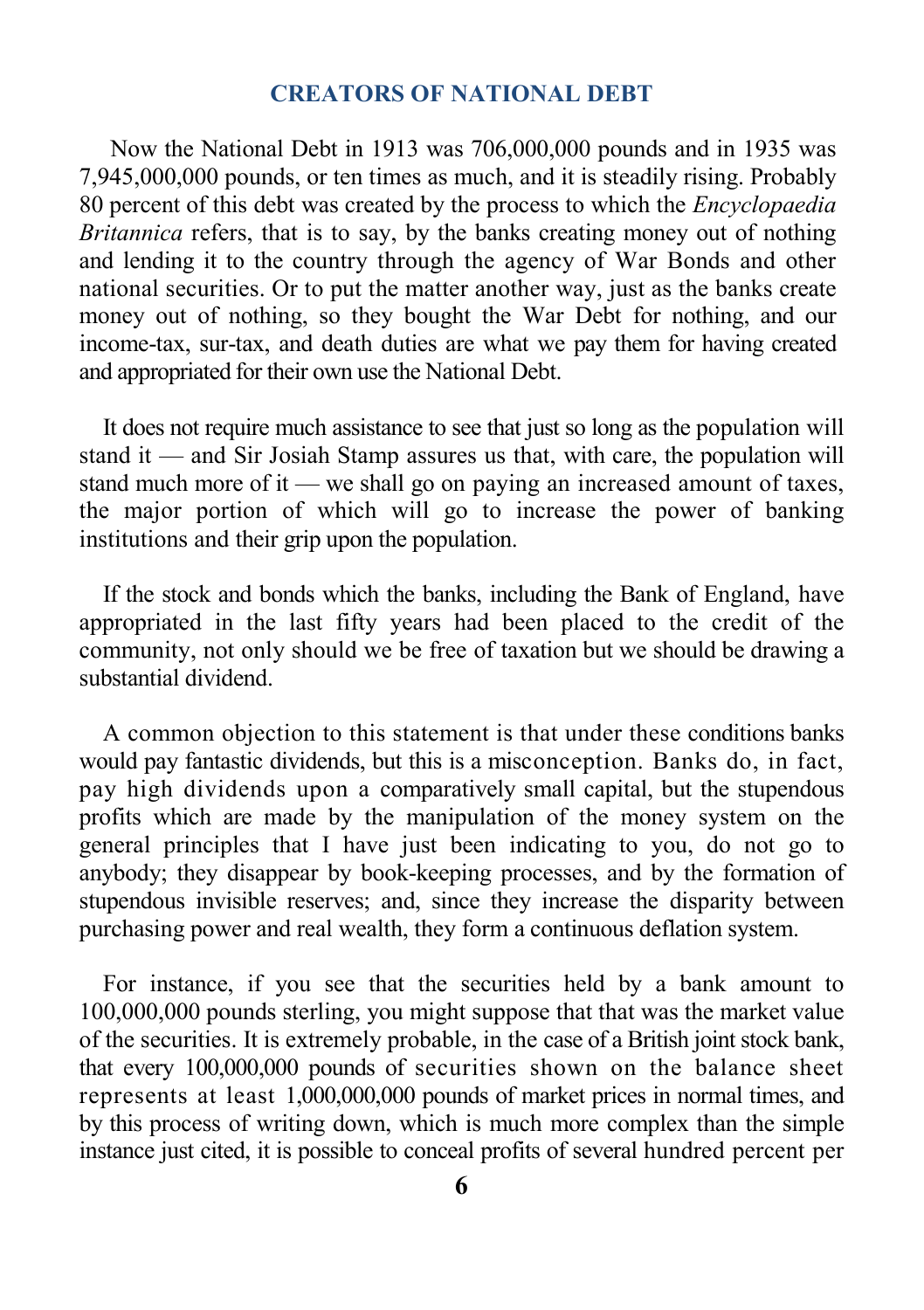annum, and there is little doubt that it is done. The so-called stability of the British banking system is simply a measure of its grip on the national resources.

#### **TAXATION A TYRANNICAL FRAUD**

Stripped of its complications, the fact emerges that we live under a system not at all dissimilar to that of a commercial company with unlimited liability in which new debentures are constantly being issued and allotted free of charge to the financial system and its controllers, who take no risks and do no creative work. The general population is fundamentally in the position of wage-earners, and the taxation upon them goes to pay the interest on these mortgage debentures. The income-tax authorities are in the position of accountants, and debt collectors acting in the interest of the debenture holders.

We are, every one of us, in debt to these debenture holders, even though some of us may hold debentures, and the policy is to load us individually and collectively with debt so that we shall be the slaves of our creditors in perpetuity.

It is impossible to obtain money to pay off the debt, owing to the fact that our creditors are at the same time in sole control of the power of creating the money which is required to pay off the debt. Taxation is not primarily an economic device, it is a tyrannical device.

Once the meaning of this situation is grasped, it is not difficult to see the general principles by which not merely could taxation be eliminated, but in place of it every individual could be placed in a condition of economic freedom and security.

As I put the matter before the monetary commission in New Zealand, the essential power which the banks have acquired is the power of the monetization and demonetization of real wealth. That is to say, the power of creating acceptable and accepted orders or demands upon the producing system and of destroying them on recall; and the essence of their fraud upon civilization is not in the magnificent technique of the system which they employ, or even in the charges which they make for the use of this money which they create, even though these charges, i.e., their interest rates, may be considered in many cases exorbitant.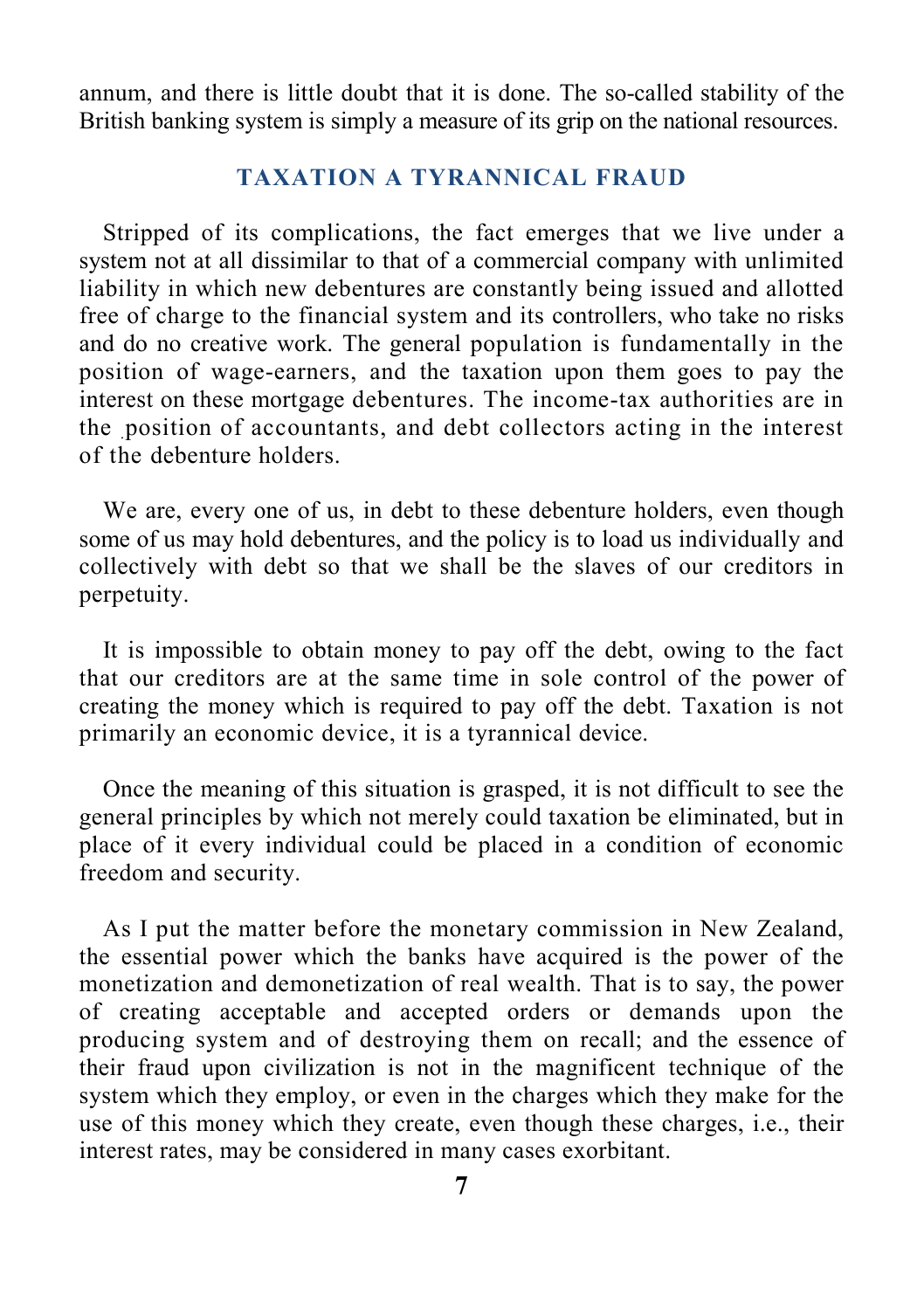The essence of the fraud is the claim that the money that they create is their own money, and the fraud differs in no respect in quality but only in its far greater magnitude, from the fraud of counterfeiting. At the instigation of the banking system, barbarously severe penalties are imposed upon the counterfeiter of a ten-shilling note, but a peerage is conferred upon the counterfeiter by banking methods of sums running into hundreds of millions.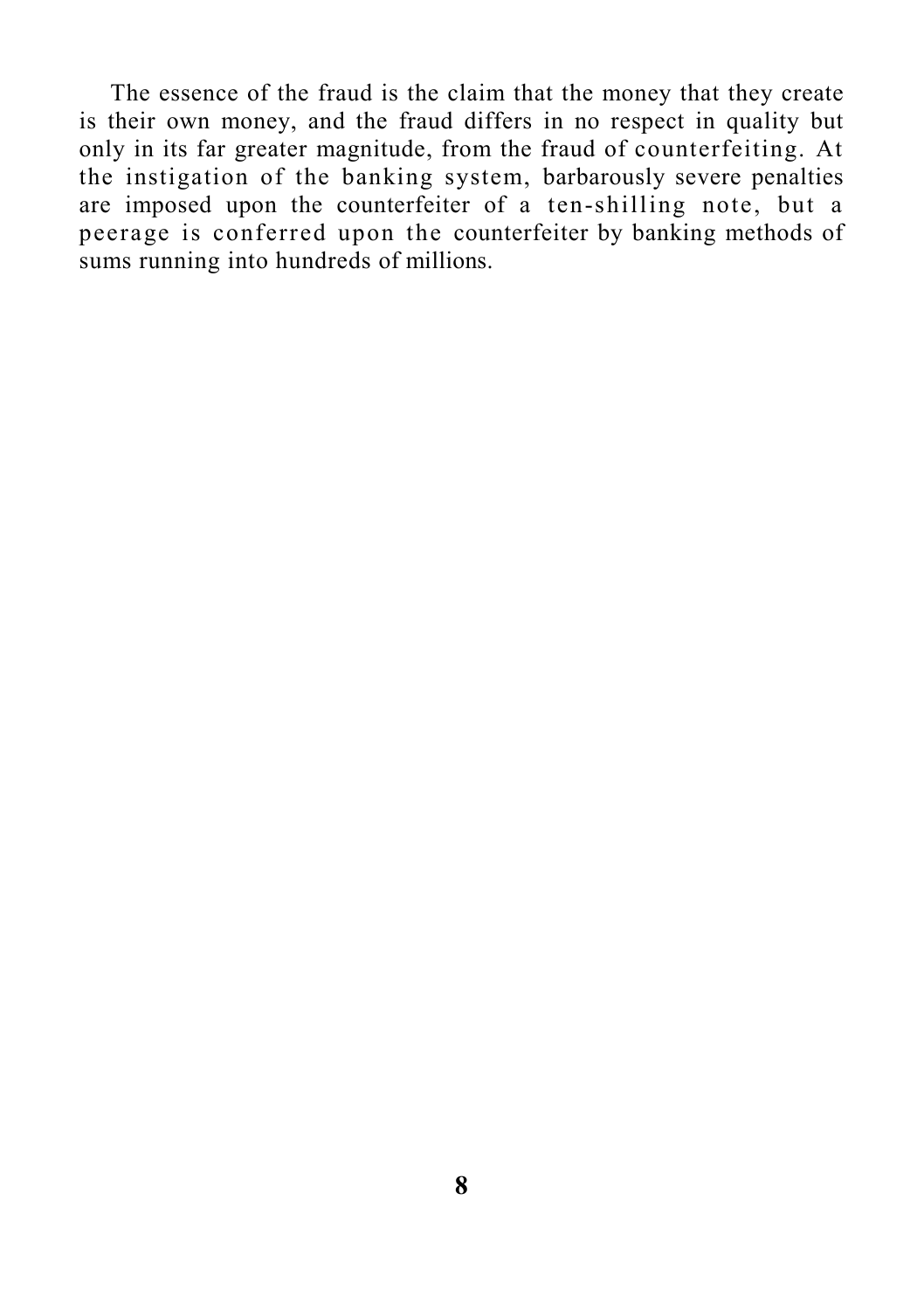**May I make this point clear beyond all doubt? It is the claim to the ownership of money which is the core of the matter. Any person or any organization who can create practically at will sums of money equivalent to the price values of all the goods produced by the community is the virtual owner of those goods, and, therefore, the claim of the banking system to the ownership of the money which it creates is a claim to the ownership of the country.**

#### **FUTILITY OF BANK NATIONALIZATION**

If you are willing to admit that this ownership is justified there is nothing to be said; but if you are not — and I do not suppose in Northern Ireland (where there seems to remain a spark of that independent character which is apparently disappearing from England) that you are — do not be misled by any such phrase as "The nationalization of banking."

The State and the banking system are very nearly one and the same thing at the present time and are wholly one in policy. While the Bank of England is a private bank owned by international financiers, the Treasury plays straight into its hands, and the nationalization of, for instance, the Bank of England, would mean the transfer of the Treasury into the Bank of England rather than the transfer of the Bank of England into the Treasury.

The Commonwealth Bank of Australia is a Government Bank, but its policy is identical with the policy of the Bank of England; and the same comment is applicable to the Bank of New Zealand, which has just been nationalized with the able assistance of its governor (who was sent out from the Bank of England to do the job), and to the Bank of Canada.

No nationalization of banking will put one penny into the hands of the individuals comprising the countries over whom it rules, so long as this question of the ownership of money is left unaltered. But if it once be admitted that *the community, not its Government,* is the owner of the money, and the individual, as part of the community, is entitled to his share of it, the situation is obviously very different.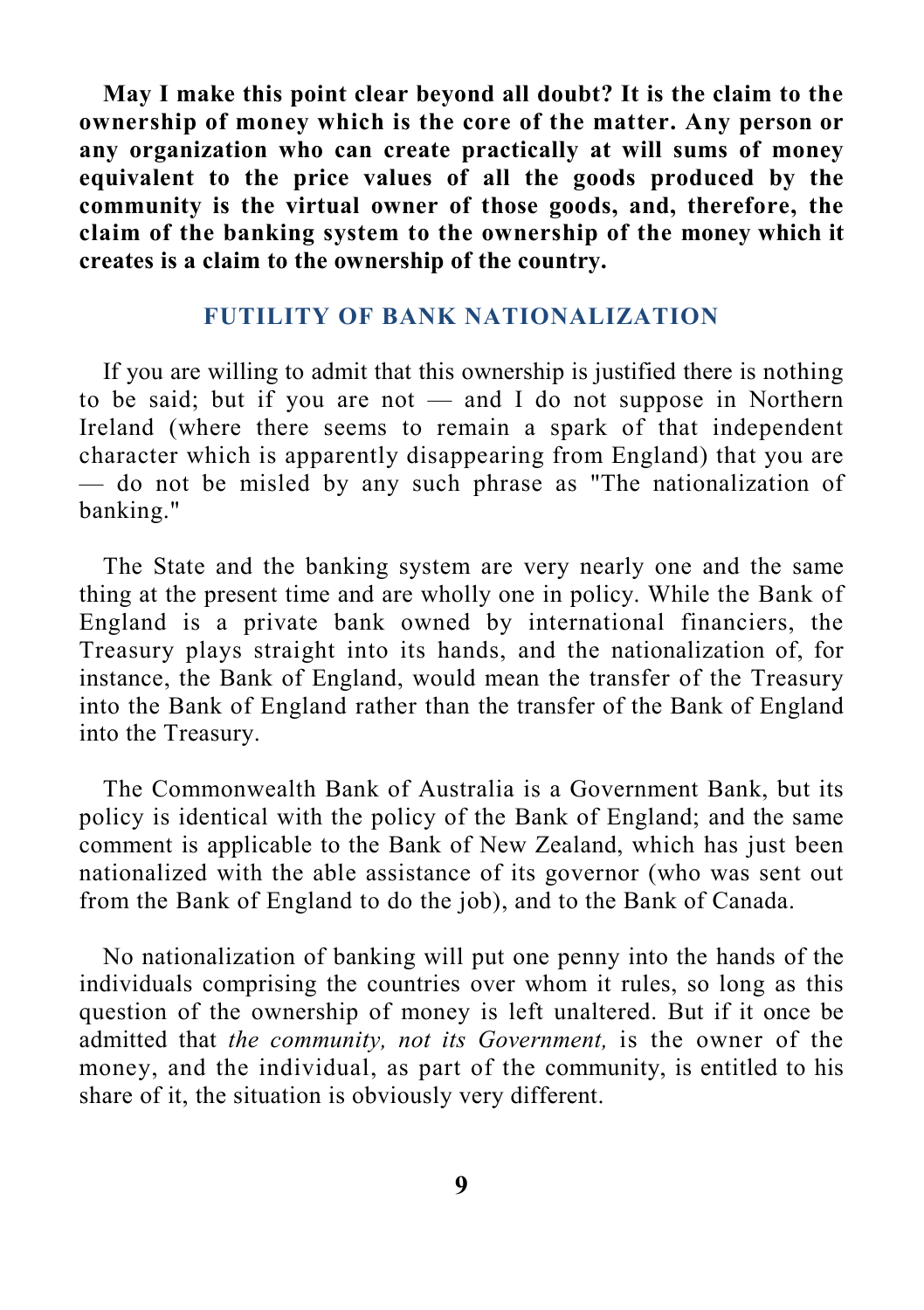To fix this idea in your head I will read to you the suggestions that I made to the New Zealand Government at the Monetary Commission in 1934. They have been allowed very carefully to drop into oblivion, which I think is a tactical mistake on the part of the New Zealanders, and which I am sure will be repaired before many years are past.

i. From the enactment of these proposals no Bank in New Zealand shall distribute a dividend either in or outside New Zealand in respect of operations carried on within the Dominion of more than six percent  $(6%)$  per annum on the subscribed capital.

ii. No Bank shall increase its capital in such a manner as to affect the gross amount of dividend distributed in respect to business carried on in New Zealand except with the consent and through the agency of a legal enactment of the Dominion Legislature. Within three months from the enactment of these proposals every Bank operating in New Zealand shall make an exact return of its assets, specifying in particular all stocks, shares, and debentures purchased by the Bank, the prices paid, and the prices at which such stocks, shares and debentures are held on the books of the Bank for the purpose of the annual balance sheet.

The same procedure shall be adopted in regard to all real estate, buildings, and all other immovable property, together with furniture, fittings, and appliances in the Banks' ownerships. Such statement shall include a sworn valuation of the current market value of all such assets at the date of the return, such valuation to be made by an independent surveyor or valuer.

iii. Where it is found that the figure at which such assets are held on the books of the Bank for balance sheet purposes is lower than the market value as obtained by the sworn valuation, an amount equal to such difference shall be transferred to an account to be known as "Suspense Account No. 1". Where the Bank in question operates in other countries than New Zealand, a complete return shall be rendered and a proportionate allowance for external business shall be made.

iv. All profits earned by the Bank from any source over and above the amount necessary to pay a dividend of 6 percent shall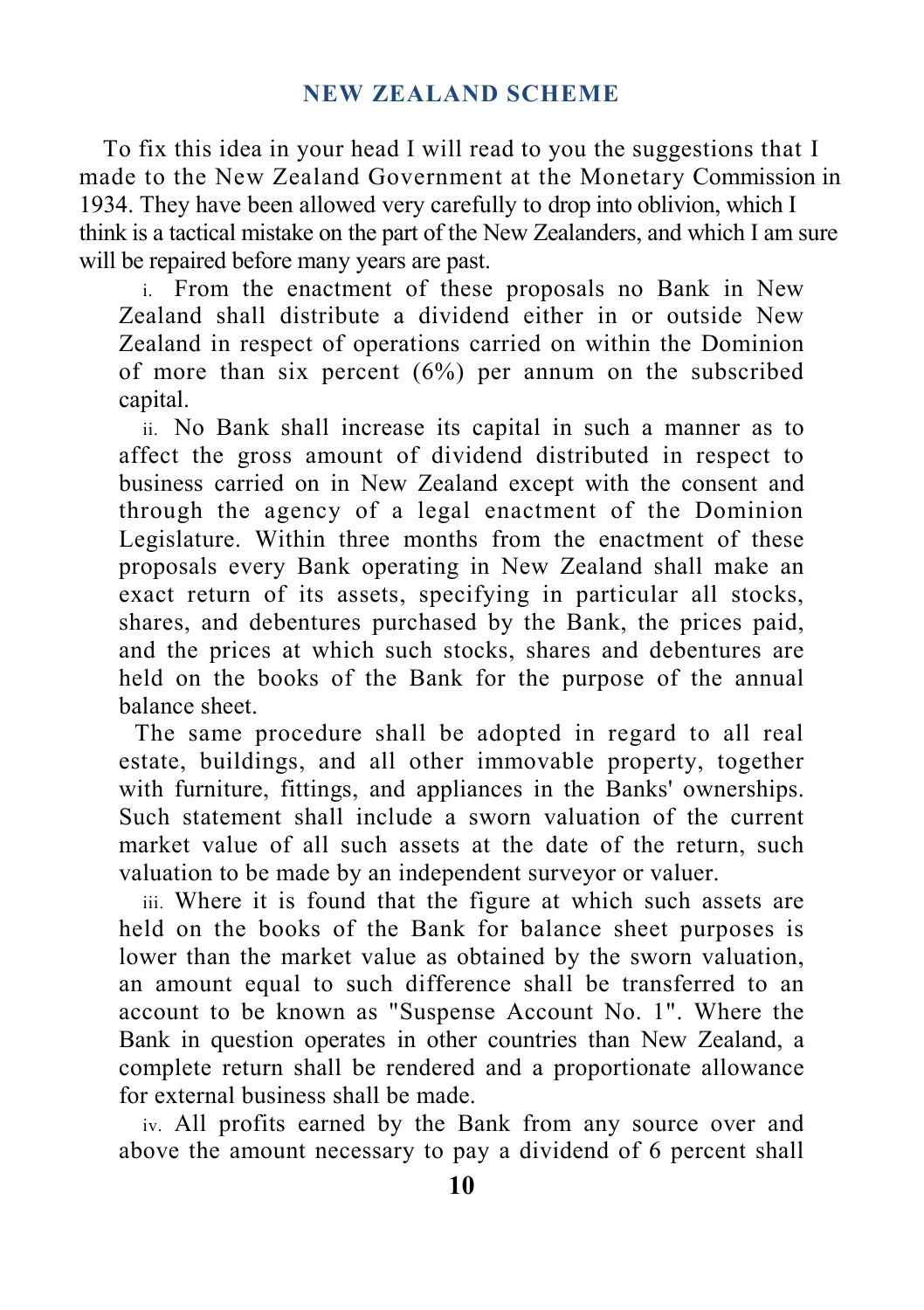be transferred to an account to be known as "Suspense Account No. 2".

v. Six months from the enactment of these proposals an amount equal to 50 percent of the amount standing to the credit of Suspense Account No. 1 shall be applied to a reduction of the overdrafts debited to the customers of the Bank, such appropriations being made pro rata on the basis of the average overdraft of the Bank's customers for a period of three years preceding the date of the enactment of these proposals, and such appropriation of half the balance of this Account shall be made annually thereafter.

vi. One month after the publication of the annual balance sheet of any Bank, an amount equal to seventy-five percent (75%) of the amount standing to the credit of Suspense Account No. 2 shall be applied to the reduction or reimbursment of interest paid on overdrafts by the Banks' customers, such reduction or reimbursement being made upon the same pro rata basis as that laid down in paragraph v.

vii. A similar procedure to that laid down in the preceding paragraphs shall be applied to the accounts and assets of all Insurance Companies operating in the Dominion, with the exception that the funds required for (Insurance) Suspense Account No. 1 shall be provided by rediscounting the disclosed reserve with the New Zealand Reserve Bank, and that the disposition of the funds so provided shall be as in the following paragraph:

Fifty percent (50%) of the amount to the credit of (Insurance) Suspense Account No. 1 shall be applied annually to pay for the preference shares or debenture stocks applied for by any natural-born New Zealand subject over twenty-one years of age, to the extent that applications for shares to be paid for by this fund can be met. Such shares shall be allotted pro rata to the applicants without charge, and shall be registered as nontransferable and as not good security for loans. On the death of a holder, or his permanent residence outside the Dominion, such shares shall be cancelled.

viii. (Insurance) Suspense Account No. 2 shall be retained as a Dividend Equalization Fund to ensure that the dividend on all preference and debenture stocks allotted under the preceding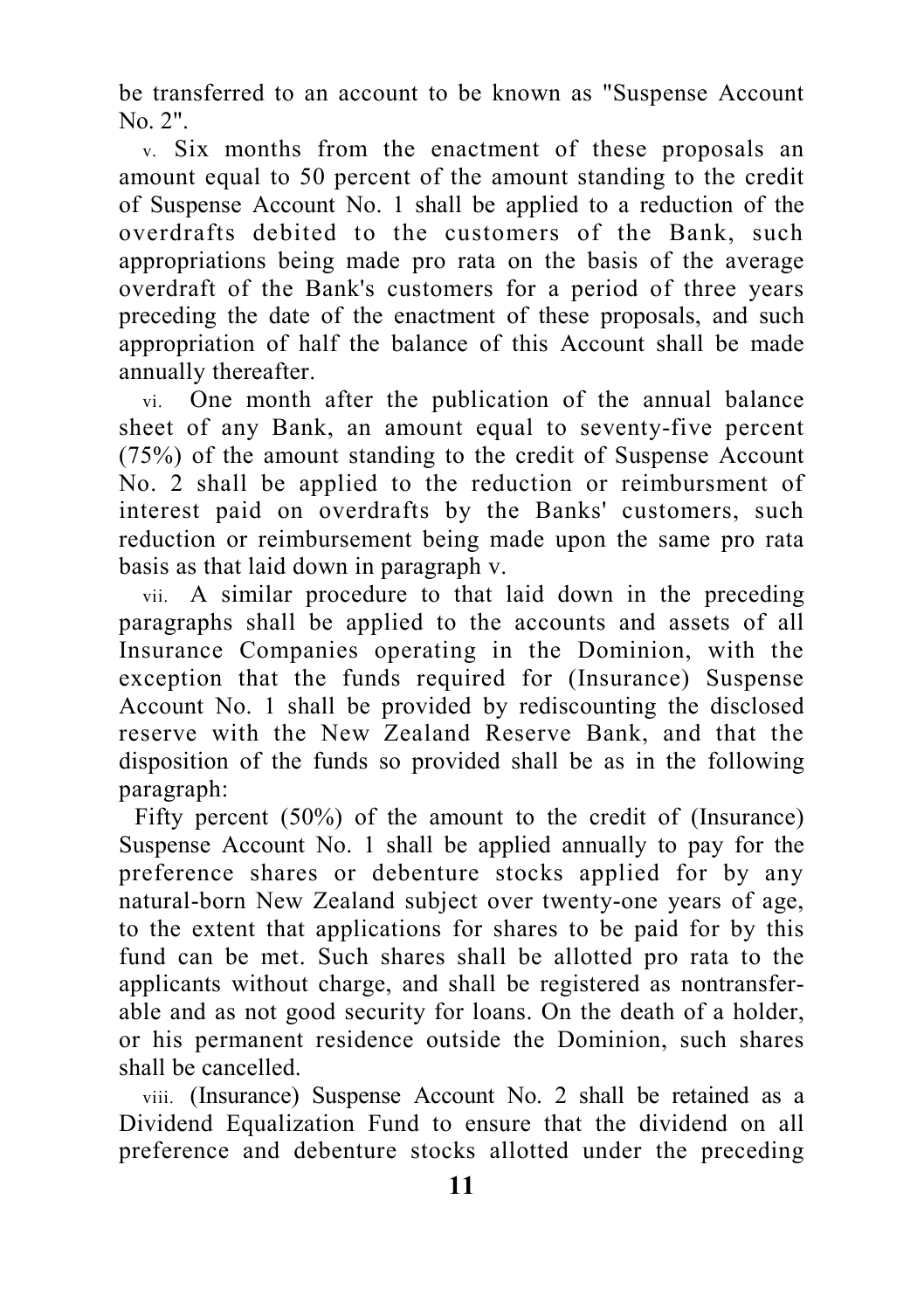clause shall receive a dividend at the agreed rates. Should this fund increase at a rate exceeding five percent (5%) per annum, such excess shall be allotted to a **pro rata** increase in the dividend on such shares as have been subscribed for under Clause vii.

ix. These proposals are intended for consideration in the light of the correspondence which precedes and accompanies them.

#### \* \* \*

### **PUNISHMENT BY TAXATION**

If the present system of taxation consisted, as it does, of an organized system of robbery but without any other objectionable aspects, it would, in all conscience, be unjustified. But in the past few years, and particularly since the War, another feature of it has come into prominence, although there is very little doubt that it has always been contemplated. I refer to the use of the taxation system as a method of inflicting punishment without trial and at the discretion of anonymous individuals.

As an example of what I mean I might say that, since my own efforts to explain the nature of the taxation have come into some prominence, I have been consistently pestered by various assessments for incometax which require a great deal of time, expense, and trouble to dispose of. Even if and when disposed of, they constitute a serious additional tax, since it is inevitable that skilled legal assistance be employed in connection with them and much data collected, and, of course, the cost of this is not reimbursed.

It would be incredible, if it did not happen to be true, that a system which allows a claim to be made upon you, leaving the trouble and expense of proving that it is not justified upon the shoulders of the person assessed and that no redress for unsubstantiated claims is possible, would be tolerated; but that is exactly the reverse of ordinary business procedure, where a claimant for services rendered can always be put in a position of proving his claim.

The system employed traverses the fundamental principle of British justice, in that it forces you to give evidence against yourself.

During the War, I had some contact with the more hidden side of politics, and I was informed that income tax was a favorite device for penalizing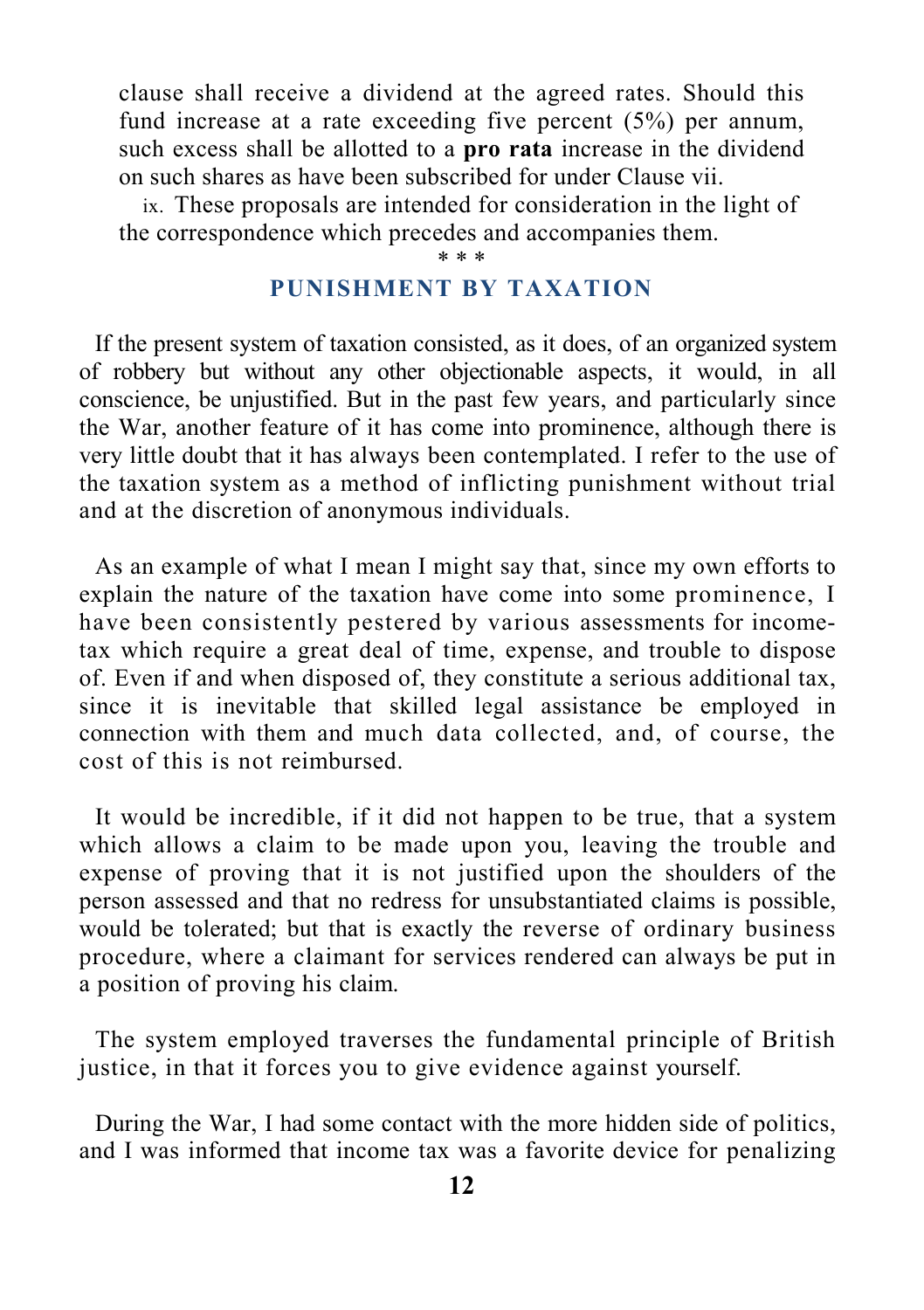anyone unpopular with the authorities. The same sum in taxation could be raised far more cheaply and with infinitely less friction by simple taxes, such as sales taxes, or other straightforward devices, even if it be granted, which of course is not the case, that the taxation was necessary.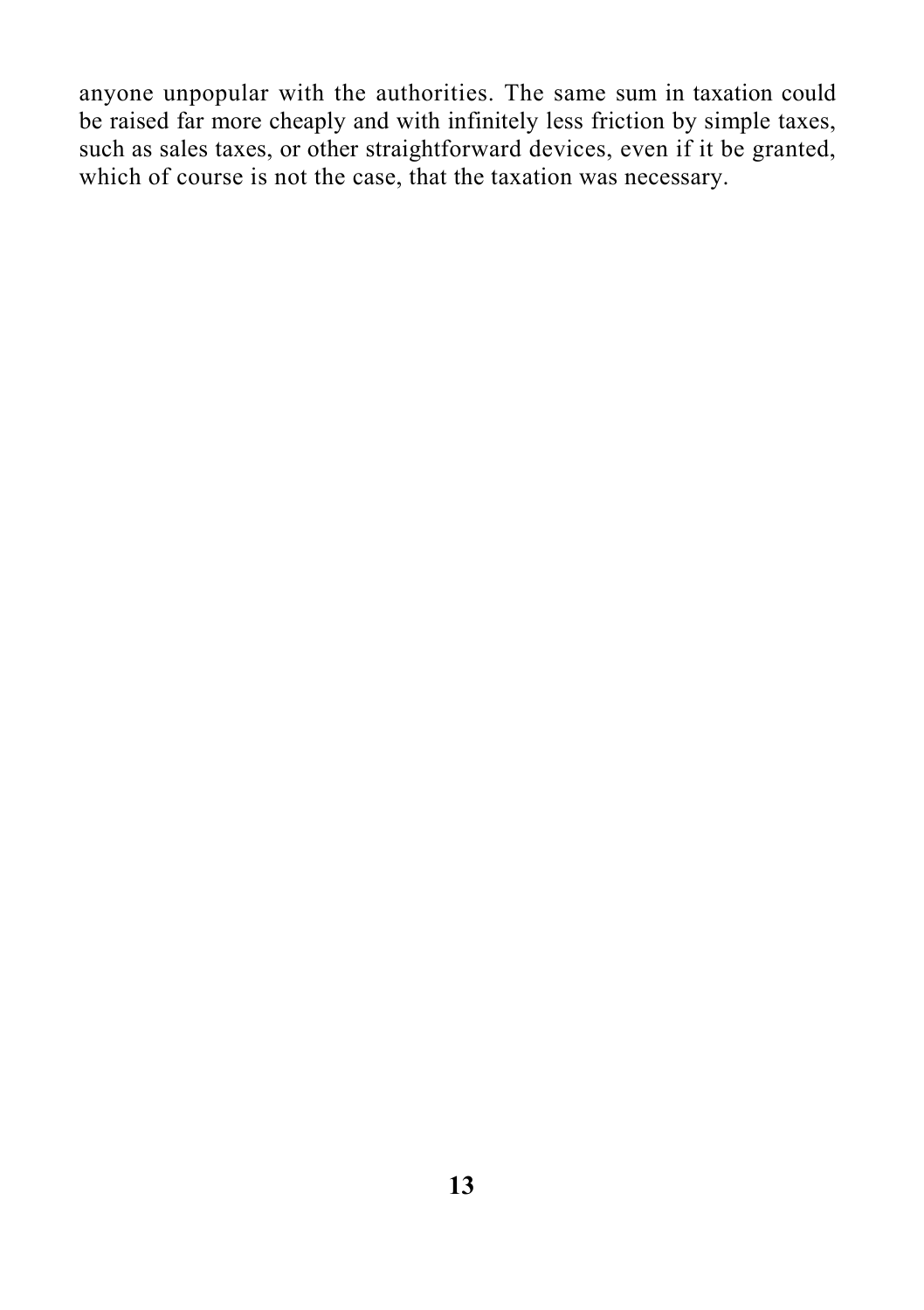The recent commission upon the simplification of income tax stated that many of its provisions were "frankly unintelligible to them and that only the skilful administration by the Inland Revenue officials had made them workable." This is exactly what they are intended to be, thus leaving the power over the individual for taxation purposes in the hands of the bureaucracy.

Lord Hewart of Bury, the Lord Chief Justice, has done invaluable service in drawing attention to this particularly objectionable form of tyranny.

But there will be no alleviation from it so long as political power is allowed to rest in the hands of the oligarchy which rules us at present.

I have devoted a good deal of my time and yours tonight in making and, I hope, making beyond any possibility of discussion, the point that, so far from being taxed for our membership of a potentially prosperous undertaking, we ought to be receiving dividends; and the reason that we are not receiving dividends is that so much of these dividends as they require are annexed by international finance, while the remainder are concealed in invisible reserves, so that by the lack of them we may be made servants of the banker, and that, by means of economic deprivation and taxation, he may punish any rebellion against his rule. But I would repeat a phrase which I quoted at the beginning of my address. "It is no use having the logic if you have not got the guns."

Let me emphasize what I mean in this connection, because I have been accused of advocating rebellion against the State. Nothing of the kind. What I am telling you is that either you are the State and you can change what you do not like, or else the State is your enemy; and all the powers of the State derive from you and have been usurped from you to the extent that they have been separated from you. I am confident, with a confidence that nothing will shake, first of all, that a genuine democracy of policy is the fundamental basis of association, and that no association which disagrees with this idea can continue.

Therefore, the first requisite is to get into your consciousness as a living, driving, motive force that this is *your* country and that the conditions in it are *your* responsibility, and that Government officials are *your servants*  and not your masters, and that the sooner that they are told it in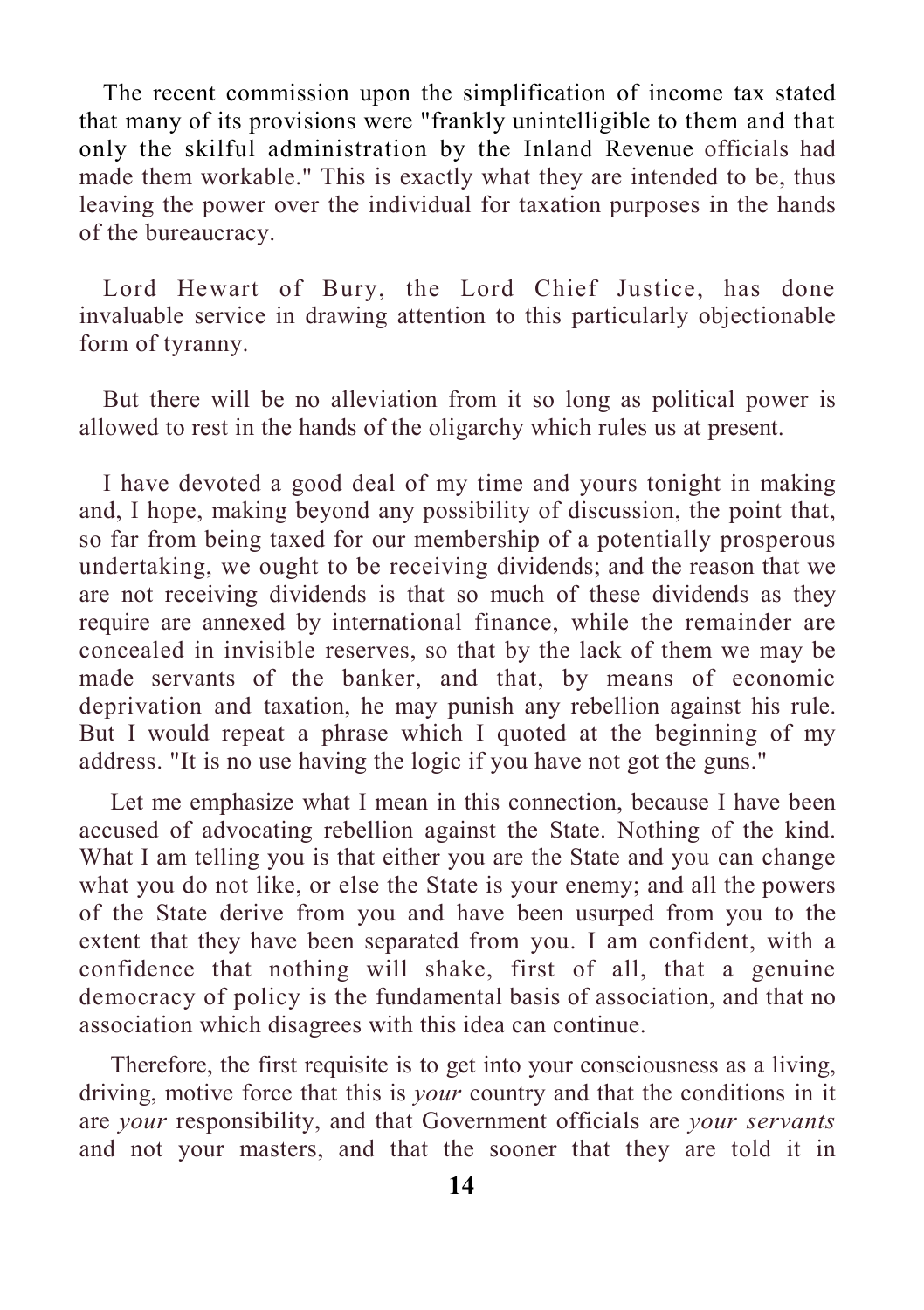unmistakable terms the better it will be for you and better it will be for them.

At the present time we live in a false and completely ineffective socalled democracy, really an oligarchy of the worst possible kind. Not only is an open and genuine dictatorship preferable to an oligarchy masquerading as a democracy, but it is a sure and certain outcome of it. I do not believe that the people of these islands will tolerate an open dictatorship, but, unless you take action, an open dictatorship will be tried.

Once having got it into your minds that yours is the real power if you would only exercise it, the mechanism existing at the present time, with very slight modifications, is easily sufficient to make your power effective if you will bear certain fundamental considerations in mind.

Don't imagine that a question of democracy has anything to do with leadership. Democracy and leadership are a contradiction in terms. There is more room for leadership in the world than ever there was, but your leaders should be your servants not your masters.

Don't waste your time looking round for someone who is going to do the job for you, you won't find him. If you won't do it yourselves, it is not going to be done. Take your present Members of Parliament just as you find them and disabuse them of the ideas that they are heaven-sent geniuses, whom you have elected to run the country for you. They don't run the country anyway, but you let them think that they do. Your Members of Parliament are elected to represent the common will, not the uncommon intelligence. The proper place for intelligence is in the ranks of the technicians who should be the servants of the common will.

With the common will goes the common power, that is to say, the Army, the Navy, the Air Force, the police, and the other sanctions of the Crown. It isn't necessary and it is obviously utterly impracticable for you to organize an army, navy and air force to fight the State. The State has them already, and the State is your State. Make it perfectly clear that you are going to have it used for your purposes and not for the purposes of the oligarchy.

In this connection, perhaps I may emphasize the absurdity of talking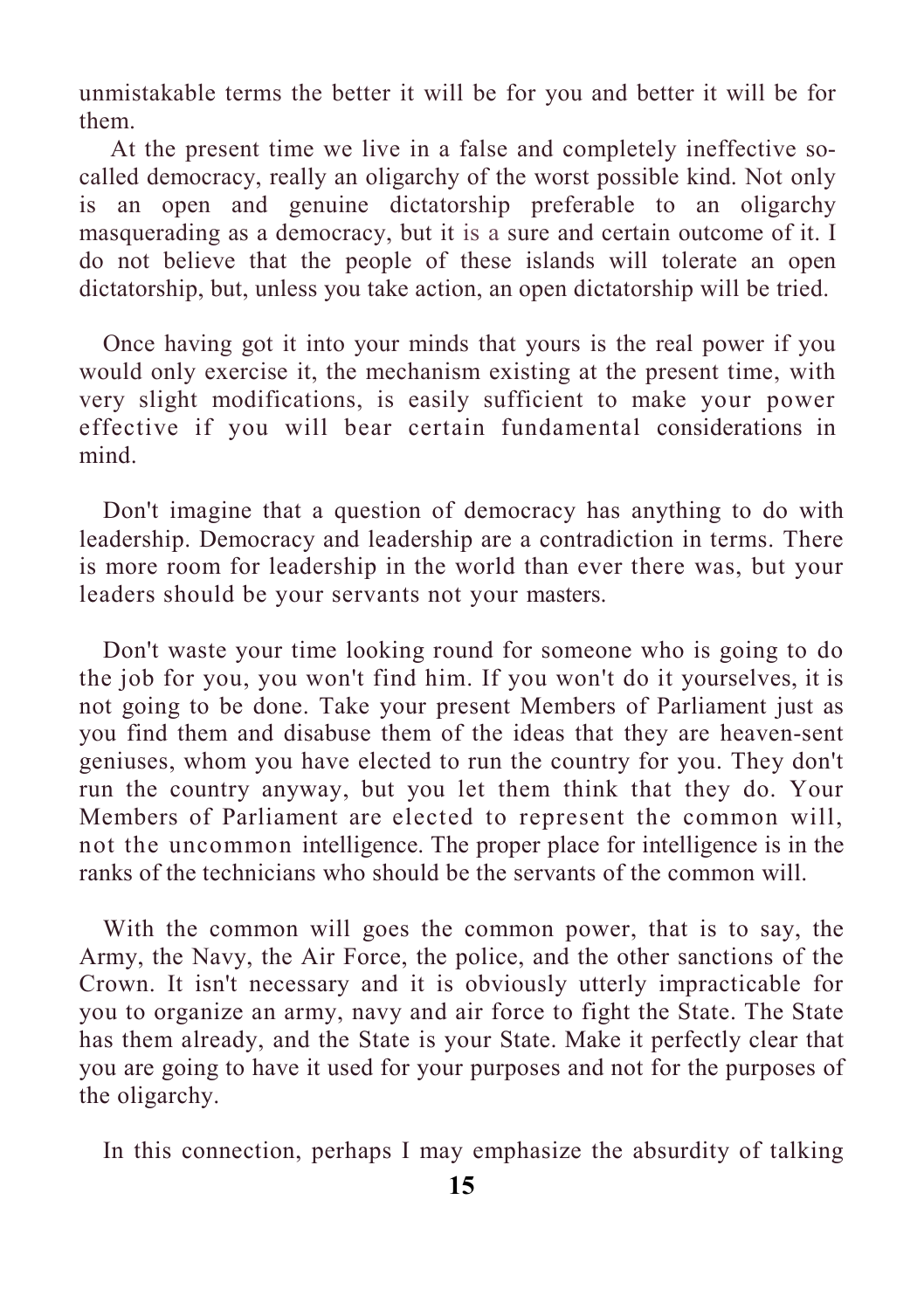about systems, as if systems could be run without men. Deep down below questions of finance the fundamental issue which is at stake in civilization at the present time is that of personal responsibility.

You cannot fight a system, you can only fight the people who put a system into operation. You cannot fight robbery, you can only fight robbers. You cannot fight malaria, you can only destroy mosquitoes. One of the most pestilential features of our present civilization is the idea that if someone is paid by an organization to do an injustice, the responsibility for the injustice lies upon the organization and not upon him.

Make no mistake about it, there is no justification for such a theory in the working of the universe. If you put your finger in the fire at the orders of the company which employs you, it is you who will be burnt, not the company. When a Government department inflicts some limitations of your liberty upon you, it is not a Government department which is doing it, it is some individual, and he does not inflict it upon an abstraction called "The Public", he inflicts it upon John Smith and Mrs. Brown.

You will never get effective action in connection with matters of the description that we are discussing tonight if you allow those who put the system into operation to disclaim responsibility for their particular share in it while benefiting by their aid to the so-called system.

If tax collectors had to add out of their own pockets ten percent to the money they collect, we should all have much smaller assessments. The restoration of the conception of the responsibility of the individual for his acts, whether or not those acts are done under the orders of someone else is, in my opinion, essential to a better and more stable world, and I would particularly commend to your attention the habit of identifying actions with men rather than with systems.

You will, in fact, be assisting those men to recognize their responsibility, which it is obvious is far from being the case at the present time.

It would be an impertinence for me to comment on local politics, and I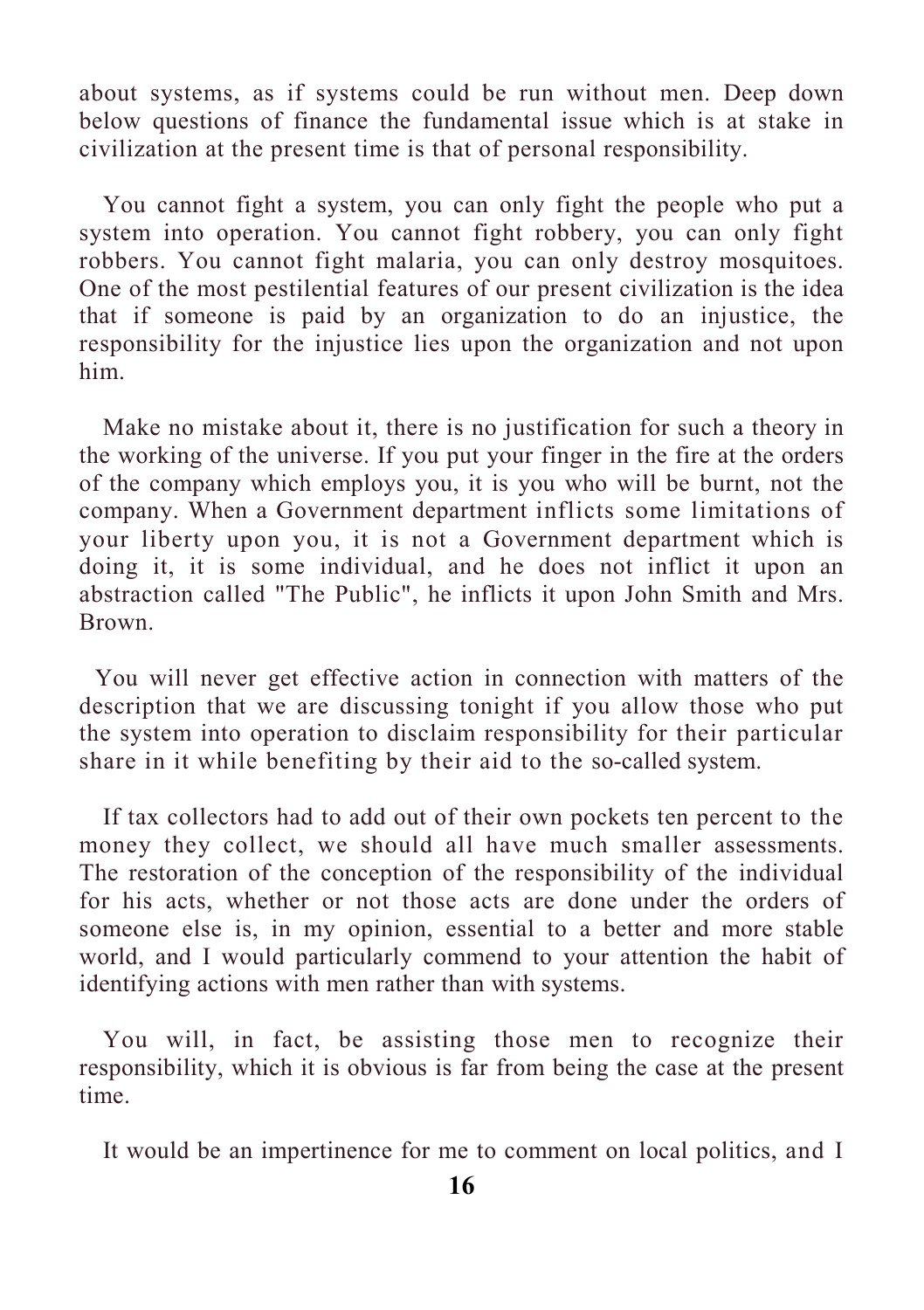have no intention whatever of so doing. But I would emphasize the immense advantage possessed by small and comparatively mobile communities in obtaining control over their own policy, and urge you to resist any suggestion which would diminish that advantage. It is the settled policy of international finance to diminish local sovereignty, and it should be your policy to increase it.

In conclusion, perhaps you will allow me to express my opinion that in this matter it is now a fight to the finish. Within the next few years you will either become subjects of a servile State, exceeding in powers anything known in history, quite possibly well-fed and secure in the days of chattel slavery and resented their freedom —or you will, but only by means of the greatest struggle in history, have achieved all these things, together with freedom — freedom of speech, freedom of action, immense leisure, immense opportunity.

No one is going to get these things for you. You must choose whether you want them, and if you decide that you do, you must take action without a moment's delay.

#### **THE ELECTORAL CAMPAIGN**

We have in Belfast, and, in fact, all over the world, a mechanism known as the Electoral Campaign which, with the proper spirit behind it, can make the Government your servants. We have provided you with the mechanism, you must supply the spirit.

The principals involved in it have been tried in many places and have never failed. The soldiers' bonus in the United States was forced through Congress against the bitter opposition of all the financial interests by exactly the methods we are asking you to employ. When Mr. Roosevelt was accused of yielding to pressure from financial interests, he replied with, in my opinion, complete justice, "It is my business to yield to pressure."

*You, the individuals whose interests are always at stake in matters of policy, who are killed, wounded, maimed, poisoned in every war, who are starved and broken in every industrial depression, who work long hours under, in some cases, unpleasant conditions for objects from which you do not benefit — you are the people who never apply any effective and continuous pressure to the*